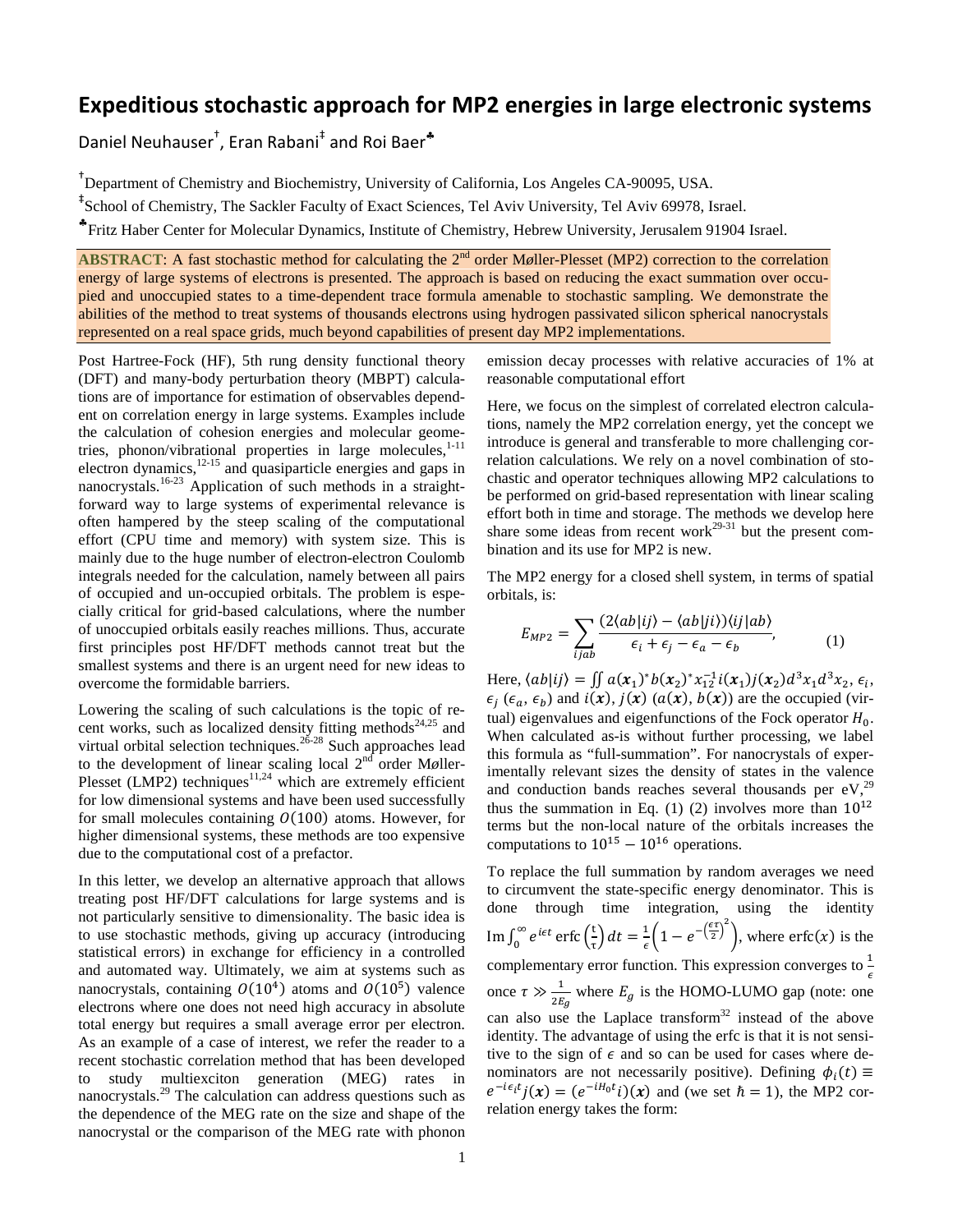$$
E_{MP2} = \text{Im} \int_0^\infty C(t) \operatorname{erfc} \left(\frac{t}{\tau}\right) dt, \tag{2}
$$

where:

$$
C(t) \equiv \sum_{ijab} (2\langle ab|ij\rangle - \langle ab|ji\rangle) \times \langle i(t)j(t)|a(t)b(t)\rangle.
$$
 (3)

We now replace the summation by stochastic averaging procedure. We introduce four random wavefunctions:

$$
\eta(x) \equiv \sum_{i} \eta_{i} i(x), \quad \chi(x) \equiv \sum_{j} \chi_{j} j(x),
$$

$$
\xi(x) \equiv \sum_{a} \xi_{a} a(x), \quad \zeta(x) \equiv \sum_{b} \zeta_{b} b(x) \tag{4}
$$

where  $\eta_{i}$ , etc., are independent complex random numbers, normalized so that  $[\eta_i^* \eta_{i'}] = \delta_{ii'}$  (and similarly for the  $\chi$ 's,  $\zeta$ 's and  $\xi$ 's) and  $[\eta_i^* \chi_j] = [\eta_i^* \xi_a] = \cdots = 0$ . Here, [...] denotes average over the random variables. With these,  $C(t)$  is given by:

$$
C(t) = [(2\langle \xi \zeta | V | \eta \chi \rangle - \langle \xi \zeta | V | \chi \eta \rangle) \times \langle \eta(t) \chi(t) | V | \xi(t) \zeta(t) \rangle]. \tag{5}
$$

We consider in this work cases where the operation of  $H_0$ scales linearly with system size. This is true in semiempirical and basis-set calculations, where  $\hat{H}_0$  is the sparse Fockian matrix (for sufficiently large systems) and it is true in DFT using grid representations (based on local/semi-local and hybrid exchange correlation potentials) where MP2 type calculations can be used in the context of double hybrid corrections.[23](#page-3-9)

Naïve construction of random functions through Eqs. [\(4\)](#page-1-1) requires calculation and storage of all possible eigenstates, a prohibitive task for large grid systems. Alternatively, one can perform this task using operator techniques. We first choose a function with random values at each grid point  $x_n$ , e.g. (for 3D systems),

$$
\eta_0(x_n) = \frac{e^{i\theta_n}}{h^{3/2}},
$$
\n(6)

where  $\theta_n$  is a random sampled uniformly from [0,2 $\pi$ ] and  $h$ is the grid spacing. A similar procedure applies for constructing the other 3 random functions  $\chi_0$ ,  $\zeta_0$  and  $\xi_0$ . The random occupied-space function  $\eta$  is now obtained by applying a "purification operator",  $\eta(x) = \langle x | \theta(\mu - \hat{H}_0) | \eta_0 \rangle$ , where  $\theta(E) \equiv \frac{1}{2}$ erfc $\left(-\frac{E}{T}\right)$  and  $\mu$  is the chemical potential (placed in the middle of the HOMO-LUMO gap).  $T \approx \frac{1}{4} E_g$  is an artificial temperature and  $E<sub>g</sub>$  is the HOMO-LUMO gap. To apply

<span id="page-1-0"></span> $\theta(E)$  we use an iterative Chebyshev expansion for the step function:  $33$ 

$$
\eta(x) = \langle x | \theta(\mu - \widehat{H}_0) | \eta_0 \rangle = \sum_{k=0}^{K} \gamma_k \eta_k(x), \qquad (7)
$$

where

<span id="page-1-3"></span><span id="page-1-2"></span>
$$
\eta_1 = \hat{H}^N \eta_0, \qquad \eta_k = 2\hat{H}^N \eta_{k-1} - \eta_{k-2}, \tag{8}
$$

<span id="page-1-1"></span>and  $\widehat{H}^N = \frac{H_0 - H}{\Delta H}$  is a normalized Hamiltonian<sup>[34](#page-3-11)</sup> where  $\overline{H}$  and  $\Delta H$  are the average and half-width of the spectrum of  $\hat{H}_0$ ; the normalization is required as the Chebyshev expansion applies for operators with spectra between  $-1$  and  $1.^{34}$  $1.^{34}$  $1.^{34}$ . The coefficients  $\gamma_k$  are obtained by a numerical Fourier transform of the periodic function  $f(\alpha) = \theta(\mu - (\overline{H} + \Delta H \cos \alpha))$ . We repeat Eq. [\(7\)](#page-1-2) also for  $\chi$ ,  $\zeta$  and  $\xi$ ; however, for the latter two, since they must be projected into the virtual space, we subtract the "occupied" projected part from the original function to obtain the "virtual" projected part namely:

<span id="page-1-4"></span>
$$
\zeta \leftarrow \zeta_0 - \zeta, \quad \xi \leftarrow \xi_0 - \xi, \tag{9}
$$

<span id="page-1-5"></span>The number of required Chebyshev steps in the purification stage can be estimated to be  $K \approx 30 + \frac{10\Delta H}{T}$ .

Consider now the time propagation of each random orbital. The total propagation time is  $t_{max} \approx 3\tau$ , determined by the parameter  $\tau \gg E_g^{-1}$  governing the exponential damping of  $C(t)$ . Each random orbital is evolved using a Chebyshev se-ries of the propagator<sup>[35](#page-3-12)</sup>  $e^{-i\hat{H}_0 t}$ , and the number of terms in the series is  $\sim 30 + t_{max} \Delta H$ . Alternatively, one can use a split operator to carry out the propagation.

Summarizing the algorithm:

- 1. Construct the random complex functions,  $\eta_0(x_n)$ ,  $\chi_0(x_n)$ ,  $\zeta_0(\mathbf{x}_n), \xi_0(\mathbf{x}_n)$  on the grid (Eq[.\(4\)\)](#page-1-1).
- 2. Purify these functions to yield random occupied  $\eta(x)$ ,  $\chi(x)$  (Eqs[.\(7\)-](#page-1-2)[\(8\)\)](#page-1-3) and virtual  $\zeta(x)$ ,  $\xi(x)$  (Eq. [\(9\)\)](#page-1-4) state functions.
- 3. Propagate the purify function to time  $t_{max}$ . At each time step along the propagation, evaluate the two-electron integrals and the MP2 correlation function given by Eq. [\(5\),](#page-1-5) and carryout the time integration in Eq[.\(2\).](#page-1-0)
- 4. Repeat steps 1-3 to average over the random functions.

To study the performance of this method, we first consider a Pariser–Parr–Pople Hamiltonian of a 1-dimensional system of  $N$  sites and  $N$  electrons at half-filling, described in ref.  $36$ . In the limit  $N \to \infty$  this model has a gap  $E_g = 0.11 E_h$  and energy span  $\Delta H = 0.3 E_h$ . For the calculation, we took (in atomic units)  $\tau = 20$  and  $t_{max} = 60$ .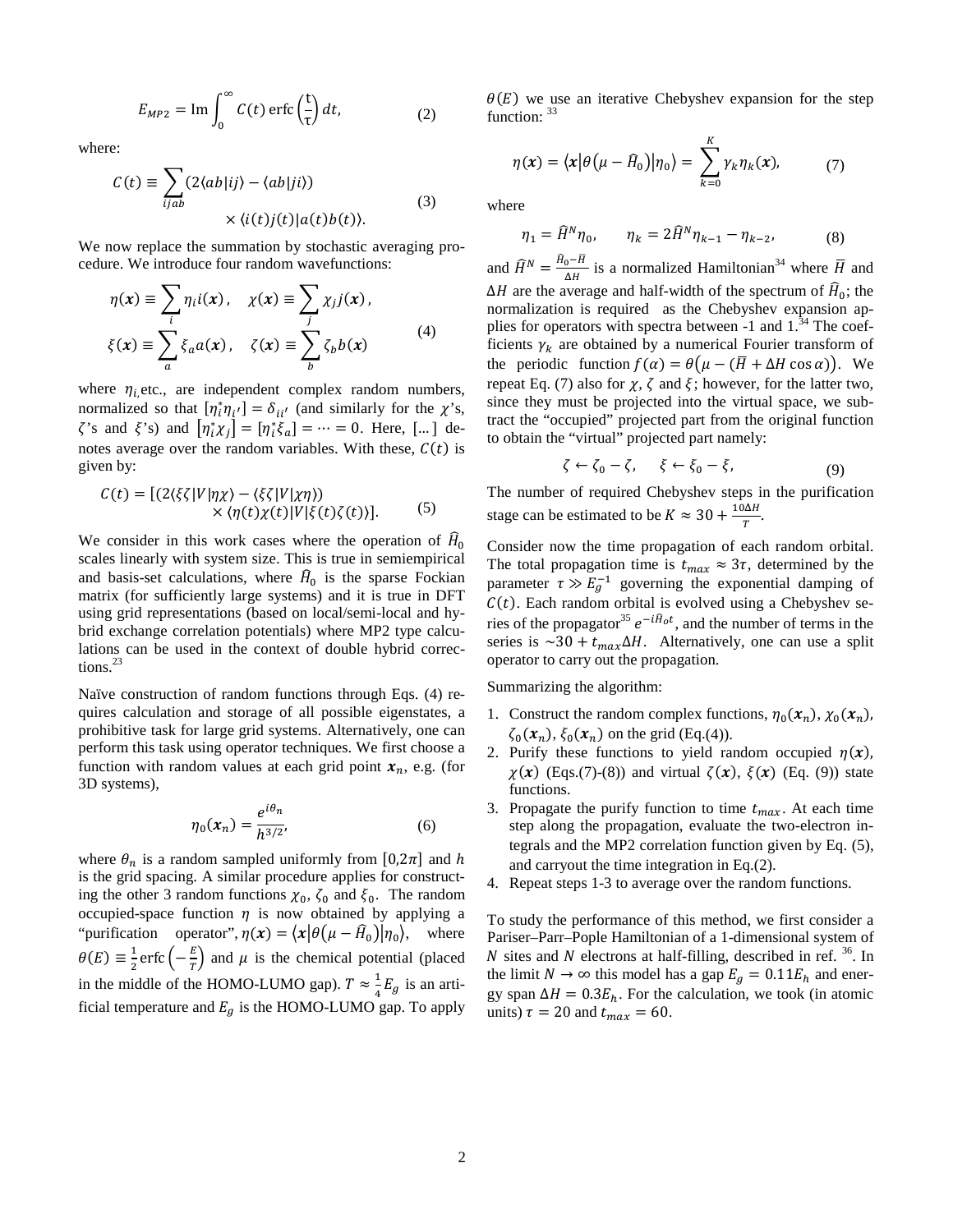

<span id="page-2-0"></span>Figure 1 Left panel: Full summation vs. a stochastic calculation with  $\sim 10^5$  iterations for the  $E_{MP2}$  energy per electron for the half-filled model as a function of number of electrons (sites) N. Middle panel: The MC error bars per electron decrease towards a plateau as the system size grows. Right panel: The CPU times for full summation (scaling as  $N^5$ ) vs. MC averaging ( $\sim O(N)$ ) for the MP2 energy for 10<sup>5</sup> (blue solid) and 10<sup>3</sup> (blue dashed) MC runs. The costs above  $N = 1024$  for full-summation and  $N = 2048$  for the MC are extrapolated.

[Figure 1](#page-2-0) (left) shows the MP2 energies per site as a function of the number of sites (electrons) from a tiny  $(N = 4)$  to a large system ( $N = 2048$ ). There is excellent agreement between the full-summation and stochastic results, and the scale of the deviation, per particle, is far better than chemical accuracy. The middle panel of [Figure 1](#page-2-0) shows that the statistical error per electron decreases towards a plateau as the number of electrons increases. The asymptotic value of the error is proportional to the square root number of MC iterations, and can be easily controlled. The right panel of [Figure](#page-2-0) 1 shows the cost in CPU hours (measured per a regular 2.5 GHZ i7 Intel processor) of the full-summation and the stochastic methods (costs beyond 2048 sites for the stochastic method and 1024 for the full-summation are extrapolated based on the methods' scaling). We also show results for lower accuracy  $(10^3)$  MC runs. The calculations are very fast and still yield chemical accuracies of about 10 − 30meV per electron. The stochastic method is already faster than the direct MP2 calculation for 600 sites at high accuracy and is two orders of magnitude faster for 2000 electrons/sites.

<span id="page-2-1"></span>Table 1: Parameters for the hydrogen passivated silicon nanocrystals (NC). Shown, the number of silicon ( $N_{\rm si}$ ) and hydrogen atoms ( $N_{\rm H}$ ), the number of electrons  $(N_e)$  the NC diameter  $(D)$ , the number of grid-points and the occupied-virtual energy gap  $E_a$ 

| $N_{Si}$ | $N_H$ | $N_e$ | $D$ (nm) | Grid            | $Eq$ (eV) |
|----------|-------|-------|----------|-----------------|-----------|
| 1        | 4     | 12    |          | $R^3$           | 10.7      |
| 35       | 36    | 176   | 1.3      | 32 <sup>3</sup> | 3.9       |
| 87       | 76    | 424   | 1.6      | $48^{3}$        | 3.2       |
| 353      | 196   | 1488  | 2.4      | $64^{3}$        | 2.2       |
| 705      | 300   | 3120  | 3.0      | $72^{3}$        | 2.0       |

Next, we apply the stochastic method to hydrogen passivated spherical silicon nanocrystals (NCs) of several sizes, reaching systems with over 3000 electrons! The different systems are described in [Table 1Table 1.](#page-2-1) We use a semi-empirical pseudopotential model to construct  $\widehat{H}_0$  as described in Ref. <sup>37</sup>.

In the lower panel of [Figure 2,](#page-2-2) we show the MP2 energy for the silicon NCs, which growth with the size of the NC. The full summation MP2 results can only be carried out for the smallest system, where we find that 20,000 MC iterations are sufficient to converge the results within an error smaller than 1meV.



<span id="page-2-2"></span>Figure 2: MP2 calculation data for hydrogen-passivated silicon nanocrystals (NCs) with  $N_{Si}$  silicon atoms. Top panel: CPU time for computing the MP2 correlation energy to statistical error of 30meV. Bottom panel: The MP2 energy per electron as a function of NC size. Inset: the statistical error for 2500 MC iterations as a function of NC size.

The top panel of [Figure 2](#page-2-2) shows the total CPU time for a calculation that yields a statistical error of 30meV per electron. Of course, the error can be reduced by running longer in time and for the largest NC an error of 1% requires 10<sup>4</sup> CPU